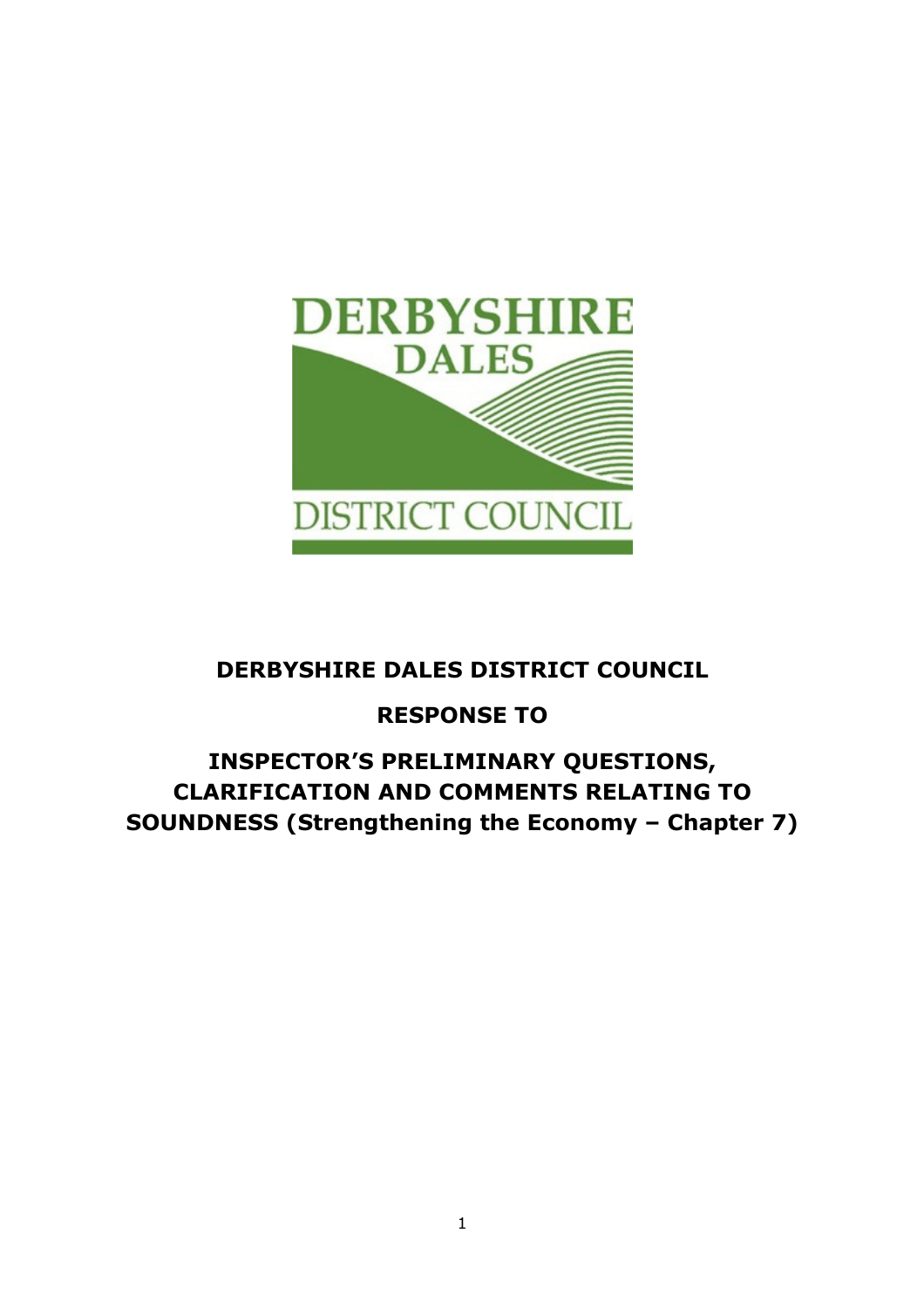### DERBYSHIRE DALES LOCAL PLAN EXAMINATION

# INSPECTOR'S PRELIMINARY QUESTIONS, CLARIFICATON AND COMMENTS RELATING TO SOUNDNESS (Strengthening the Economy – Chapter 7)

#### Introduction

1. The purpose of this note is to seek clarification from the Council on a number of matters relating to Chapter 7 of the Local Plan. These matters have emerged from my preparation so far, including assessing representations. I will have further questions during the preparation period.

### Preamble to Chapter

2. Paragraph 7.3 refers to investment in infrastructure being crucial to unlocking new housing and employment development in Ashbourne and around Matlock. The implication is that such investment will be supported by 'public sector' funding. Is this the case and have Local Growth Funds been committed to such projects?

### District Council Response

 In regard to Ashbourne, securing a second access (off the A52) and link road to open up the employment land at Ashbourne Airfield Industrial Estate remains the top priority within the District Council's Economic Plan. The project has received a Growth Deal allocation of £1m from the D2N2 Local Enterprise Partnership. Release of the funding is governed by a two stage process – Stage 1: Business case, preliminary design and costs, Stage 2: Final business case, detailed costing and design, construction contract.

 Stage 1 funding approval has been received from D2N2 (9th June 2016). In addition, detailed planning permission for the new link road has been granted by the District Council (16/00168/FUL) on 25 May 2016. Preparation of a detailed design, cost estimate and tender pack for the proposed new link road and access (funded by the private sector, Derbyshire Dales District Council and Derbyshire County Council) is underway and is due to be completed in April 2017. Following the completion of design work, the next stage will include formalisation of land transfers and funding agreement prior to the Stage 2 Local Enterprise Partnership submission and subsequently letting a construction contract.

The intention is to complete stage 2 to enable funding to be released and a start on site in 2017/18.

In regard to Matlock, none of the former quarry sites are reliant upon external Growth deal funding.

3. I asked questions dated 7 February on Employment Provision and Policies EC1 and EC2.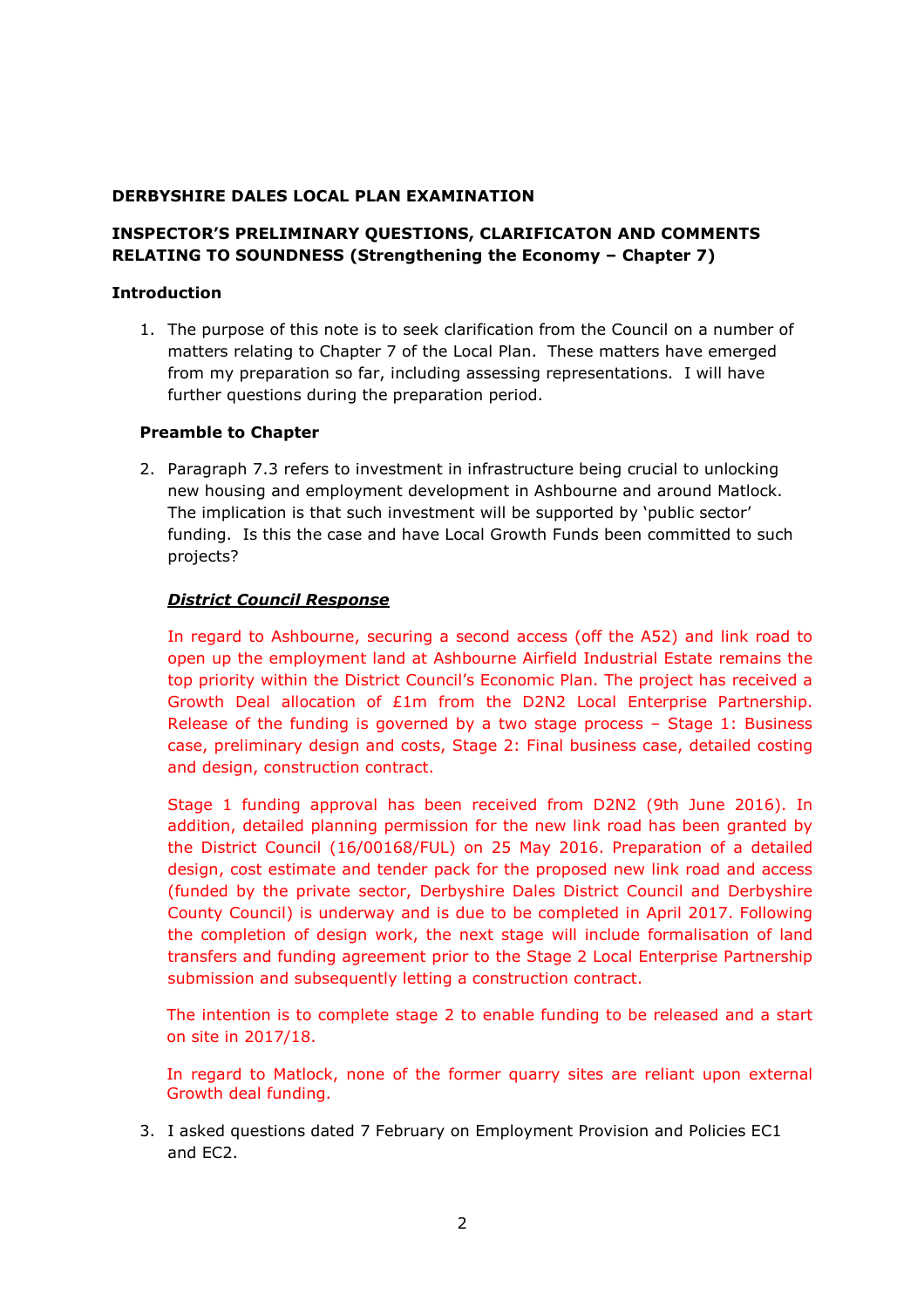# Policy EC2

4. Phase 1 at Ashbourne Airfield (EC2(a)) was granted planning permission in 2014 and therefore is a commitment (paragraph 8.31 refers). Similarly land at Cawdor Quarry has an extant planning permission (paragraph 8.37 refers). In terms of plan consistency should the sites be included as allocations?

# District Council Response

The intention of identifying the sites (regardless of whether they have the benefit of planning permission or otherwise) in Policy EC2 is to provide an indication of those which will be brought forward over the plan period to meet the identified requirement of 15 hectares of employment land.

The District Council, therefore, does not consider it absolutely necessary to make a modification to Policy EC2. However if the Inspector considers that Policy EC2 should be modified to address any issues of inconsistency of approach then the District Council will prepare an appropriate modification.

# Policy EC3

5. In response to representations it was indicated that further supporting text would be added to the policy to emphasise the content of paragraph 22 of the Framework. Is this still the intention? The modification has not been picked up in document SD03.

# District Council Response

The omission of further supporting text to this policy is an oversight. The District Council will prepare a modification prior to commencement of the hearing sessions.

# Policy EC4

6. The policy should be cross-referenced with Policy EC3 not EC2. Is Policy EC4 necessary having regard to the terms of Policy EC3?

# District Council Response

The Inspector is correct – the reference to Policy EC2 should be a reference to Policy EC3. The District Council will prepare a modification prior to commencement of the hearing sessions.

Policy EC4 seeks to identify the key employment sites in the district as assessed through the HEDNA report (CD28 - Figure 199, page 246). The HEDNA report recognised (paragraph 17.105) that the Local Plan needed to set a clear policy framework in regard to existing employment sites and that there was justification in seeking to protect existing sites for continued employment use in order to meet the existing and future economic objectives of the plan area. Furthermore,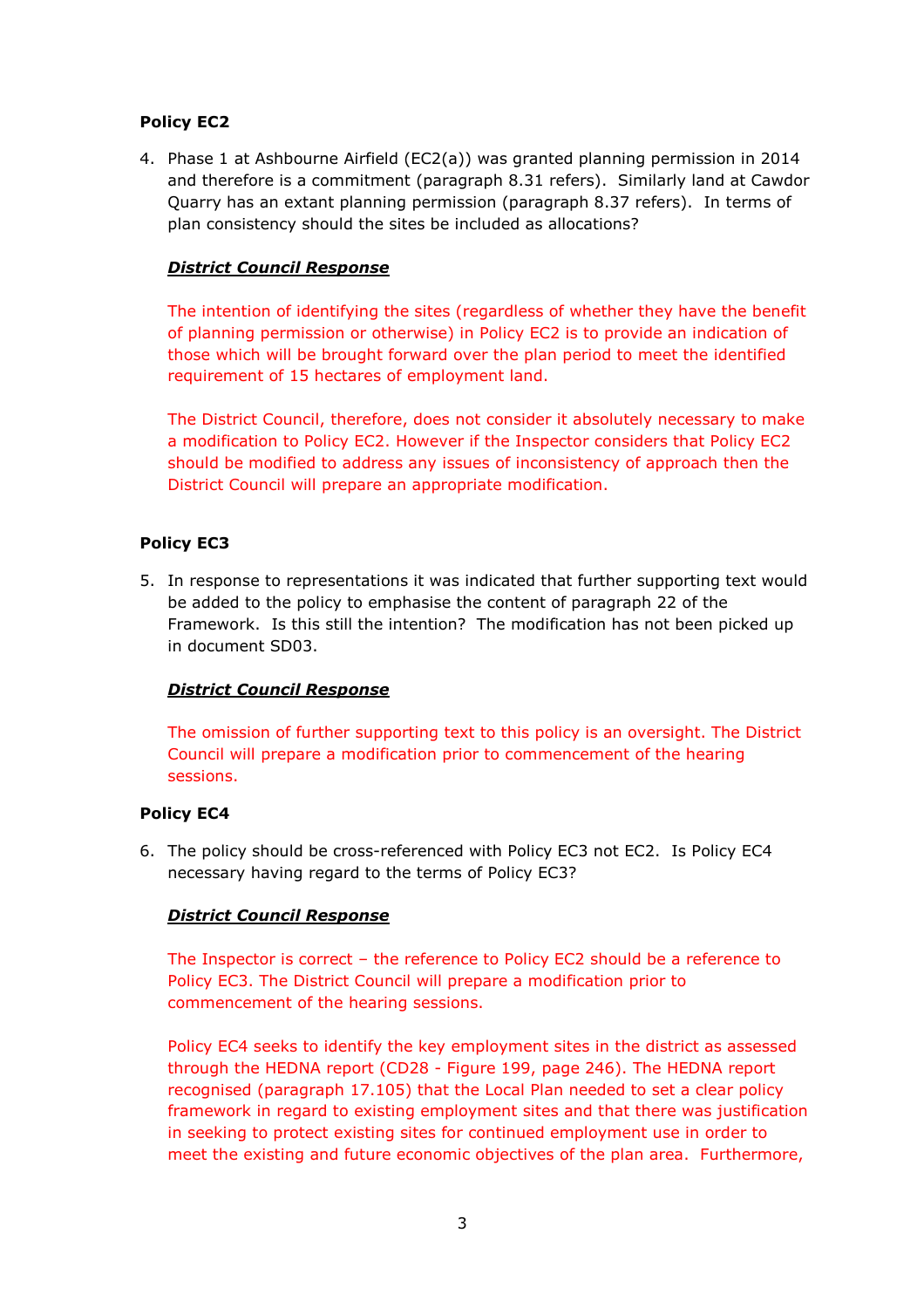substantive evidence would be needed to justify the loss of employment land (as emphasised in Policy EC3).

Policy EC4 therefore seeks to clearly identify those sites which are regarded as being the most important concentrations of employment land within the plan area and therefore, most able to provide the widest range of employment opportunities. The inclusion of Policy EC4 therefore provides necessary clarity.

# Policy EC6

7. Paragraph 7.20 refers to the creation of biodiversity habitats in town centres. The scope for this would appear to be limited so it is not clear why this has been emphasised. Moreover it has not been reflected in the policy itself so presumably is not considered essential.

# District Council Response

The creation of biodiversity habitats in town centres is not a policy pre-requisite, however opportunities do arise through urban landscape schemes and summer/winter landscape bedding schemes etc. Paragraph 7.20 is therefore intended to highlight the fact that where suitable opportunities do exist, improvements to improve biodiversity should be considered.

Whilst Policy EC6 does not make reference to the need to create biodiversity habitats in town centres Policy PD3 seeks to encourage development to include measure to contribute positively to the overall biodiversity of the plan area to ensure that there is a net overall gain for biodiversity. The District Council consider that reading the plan as a whole that this is sufficient to encourage in appropriate circumstances the introduction of town centre biodiversity habitats.

8. The second sentence of paragraph 7.25 does not make sense. Should it read: 'The assessment of capacity for additional convenience floorspace across the plan area does not show any potential scope for additional floorspace'?

# District Council Response

The Inspector is correct. This is a typographical error. The District Council will prepare a modification prior to commencement of the hearing sessions.

# Policy EC7

9. The policy refers to changes of use from retail to other town centre uses only being permitted where it will not create a concentration of non-shopping uses. However, there is no definition of what would constitute a concentration e.g. by reference to thresholds for the number of non-retail uses in a given frontage or within a row. Have such thresholds been considered?

# District Council Response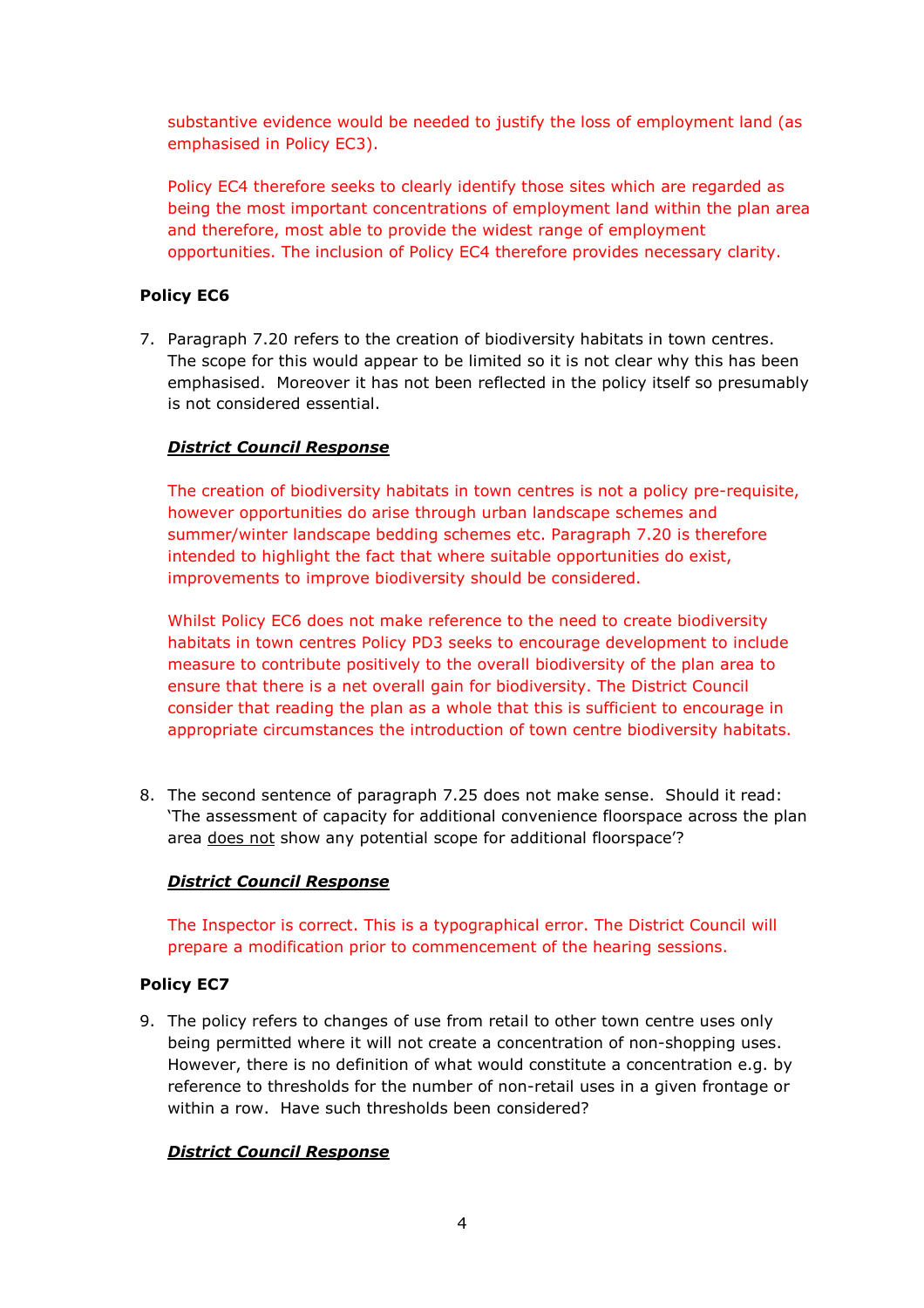In formulating Policy EC7, the District Council did consider whether there was a need for specific thresholds to be included within the policy. Previous Local Plans (1998) have included such thresholds however this approach was not carried forward in the Adopted 2005 Local Plan as it was considered that there was a need for greater flexibility as the character and appearance of a frontage can be more significant than its length. This remains the District Council's view.

Whilst there will always be a need to ensure that there is a reasonable balance between retail and non-retail uses, the imposition of a threshold which is applicable to all primary frontages in the main town centres would not reflect the different characteristics of each town centre. Clearly, there is a need to maintain a healthy proportion of A1 uses in town centres in order to ensure their continued vitality and viability, however this also needs to be balanced against a desire for greater vibrancy in the retail core outside shop trading hours and to prevent an increase in vacancies which would create 'dead' frontages through the imposition of restrictive policy.

Policy EC7 as currently drafted was originally formulated during the joint working arrangements with High Peak Borough Council. High Peak Borough Council have since adopted this policy in exactly the same form (Adopted High Peak Local Plan 2016 - Policy CF2)

### Policy EC8

10. Paragraph 7.31 appears to have a couple of typos. On line 1 the reference to 'higher proportion' does not square with the first part of the sentence. The number on the last line should presumably be 5,007 people?

# District Council Response

Paragraph 7.31 is an extract from the District Council's Visitor Economy Plan<sup>1</sup> and sets out the context of the value of tourism to the local economy. The opening sentence of Paragraph 7.31 to a higher proportion is a reference to the fact that of visitors to Derbyshire as a whole 90% are day visits and 10% stay overnight. In Derbyshire Dales the proportion of overnight stay is higher at 15% of all visitors. The number on the last line should read 5,000 people.

The District Council will prepare a modification prior to commencement of the hearing sessions to improve the clarity of this Paragraph.

11. The cross reference to policy about farm diversification should be Policy EC10 not EC9.

# District Council Response

l

The Inspector is correct. This is a typographical error. The District Council will prepare a modification prior to commencement of the hearing sessions.

<sup>&</sup>lt;sup>1</sup> http://www.derbyshiredales.gov.uk/images/documents/V/Visitor\_Economy\_Plan\_2015-2019.pdf